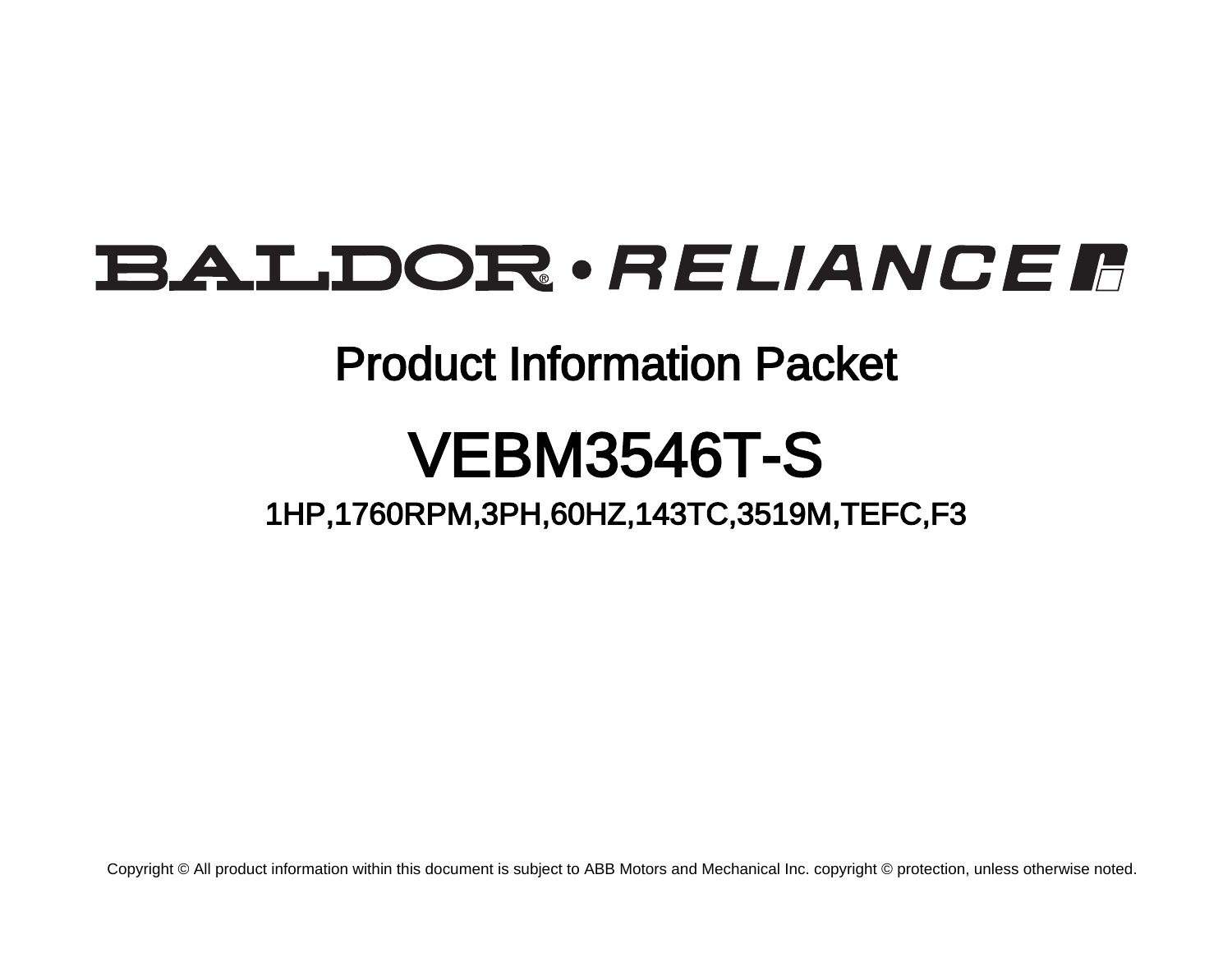# BALDOR · RELIANCE F Product Information Packet: VEBM3546T-S - 1HP,1760RPM,3PH,60HZ,143TC,3519M,TEFC,F3

| <b>Part Detail</b> |        |             |            |             |        |                      |            |  |
|--------------------|--------|-------------|------------|-------------|--------|----------------------|------------|--|
| Revision:          |        | Status:     | PRD/A      | Change #:   |        | Proprietary:         | No         |  |
| Type:              | AC     | Elec. Spec: | 35WGM492   | CD Diagram: | CD0005 | Mfg Plant:           |            |  |
| Mech. Spec:        | 35X067 | Layout:     | 35LYX067   | Poles:      | 04     | <b>Created Date:</b> | 10-08-2015 |  |
| Base:              | N      | Eff. Date:  | 10-20-2021 | Leads:      | 9#18   |                      |            |  |

| <b>Specs</b>                           |                    |                                  |                        |
|----------------------------------------|--------------------|----------------------------------|------------------------|
| <b>Catalog Number:</b>                 | <b>VEBM3546T-S</b> | Front Shaft Indicator:           | None                   |
| Enclosure:                             | <b>TEFC</b>        | <b>Heater Indicator:</b>         | No Heater              |
| Frame:                                 | 143TC              | <b>Insulation Class:</b>         | F                      |
| <b>Frame Material:</b>                 | Steel              | <b>Inverter Code:</b>            | <b>Inverter Ready</b>  |
| Motor Letter Type:                     | Three Phase        | <b>KVA Code:</b>                 | L                      |
| Output @ Frequency:                    | 1.000 HP @ 60 HZ   | <b>Lifting Lugs:</b>             | No Lifting Lugs        |
| Synchronous Speed @ Frequency:         | 1800 RPM @ 60 HZ   | <b>Locked Bearing Indicator:</b> | Locked Bearing         |
| Voltage @ Frequency:                   | 460.0 V @ 60 HZ    | Motor Lead Quantity/Wire Size:   | 9 @ 18 AWG             |
|                                        | 230.0 V @ 60 HZ    | <b>Motor Lead Exit:</b>          | Ko Box                 |
| XP Class and Group:                    | None               | <b>Motor Lead Termination:</b>   | <b>Flying Leads</b>    |
| <b>XP Division:</b>                    | Not Applicable     | Motor Type:                      | 3520M                  |
| <b>Agency Approvals:</b>               | CE                 | <b>Mounting Arrangement:</b>     | F <sub>3</sub>         |
|                                        | <b>CSA</b>         | <b>Power Factor:</b>             | 71                     |
|                                        | <b>CSA EEV</b>     | <b>Product Family:</b>           | <b>General Purpose</b> |
|                                        | <b>UR</b>          | <b>Pulley End Bearing Type:</b>  | Ball                   |
|                                        | <b>WEEE</b>        | <b>Pulley Face Code:</b>         | C-Face                 |
| <b>Auxillary Box:</b>                  | No Auxillary Box   | <b>Pulley Shaft Indicator:</b>   | Standard               |
| <b>Auxillary Box Lead Termination:</b> | None               | <b>Rodent Screen:</b>            | None                   |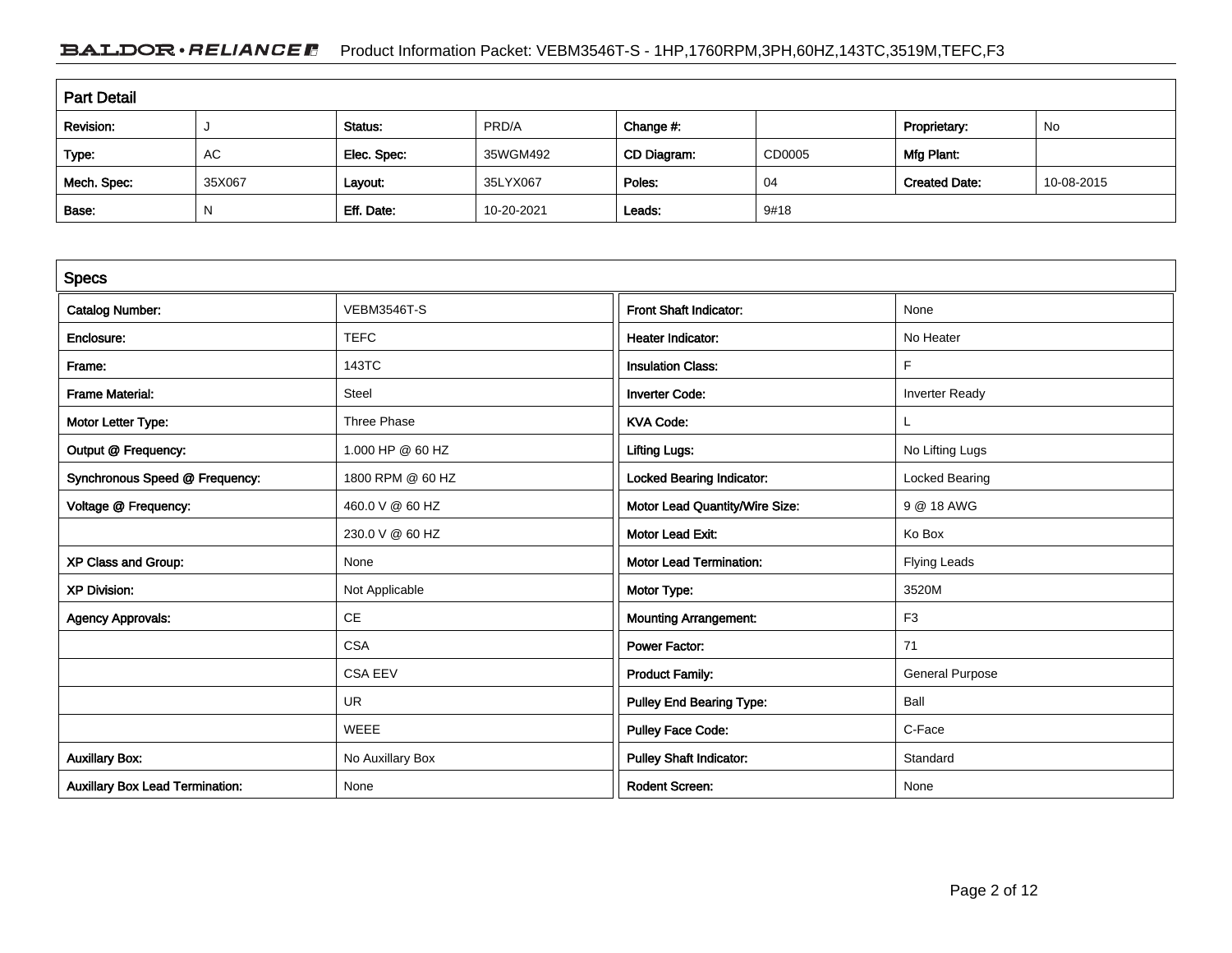| <b>Base Indicator:</b>                | No Mounting                    | <b>RoHS Status:</b>                | <b>ROHS COMPLIANT</b> |
|---------------------------------------|--------------------------------|------------------------------------|-----------------------|
| <b>Bearing Grease Type:</b>           | Polyrex EM (-20F +300F)        | <b>Shaft Extension Location:</b>   | Pulley End            |
| Blower:                               | None                           | <b>Shaft Ground Indicator:</b>     | No Shaft Grounding    |
| Current @ Voltage:                    | 3.100 A @ 208.0 V              | <b>Shaft Rotation:</b>             | Reversible            |
|                                       | 3.000 A @ 230.0 V              | <b>Shaft Slinger Indicator:</b>    | No Slinger            |
|                                       | 1.500 A @ 460.0 V              | <b>Speed Code:</b>                 | Single Speed          |
| Design Code:                          | В                              | <b>Motor Standards:</b>            | <b>NEMA</b>           |
| Drip Cover:                           | No Drip Cover                  | <b>Starting Method:</b>            | Direct on line        |
| Duty Rating:                          | <b>CONT</b>                    | <b>Thermal Device - Bearing:</b>   | None                  |
| <b>Electrically Isolated Bearing:</b> | Not Electrically Isolated      | Thermal Device - Winding:          | None                  |
| <b>Feedback Device:</b>               | NO FEEDBACK                    | <b>Vibration Sensor Indicator:</b> | No Vibration Sensor   |
| <b>Front Face Code:</b>               | Special Combinations Not Liste | Winding Thermal 1:                 | None                  |
|                                       |                                | <b>Winding Thermal 2:</b>          | None                  |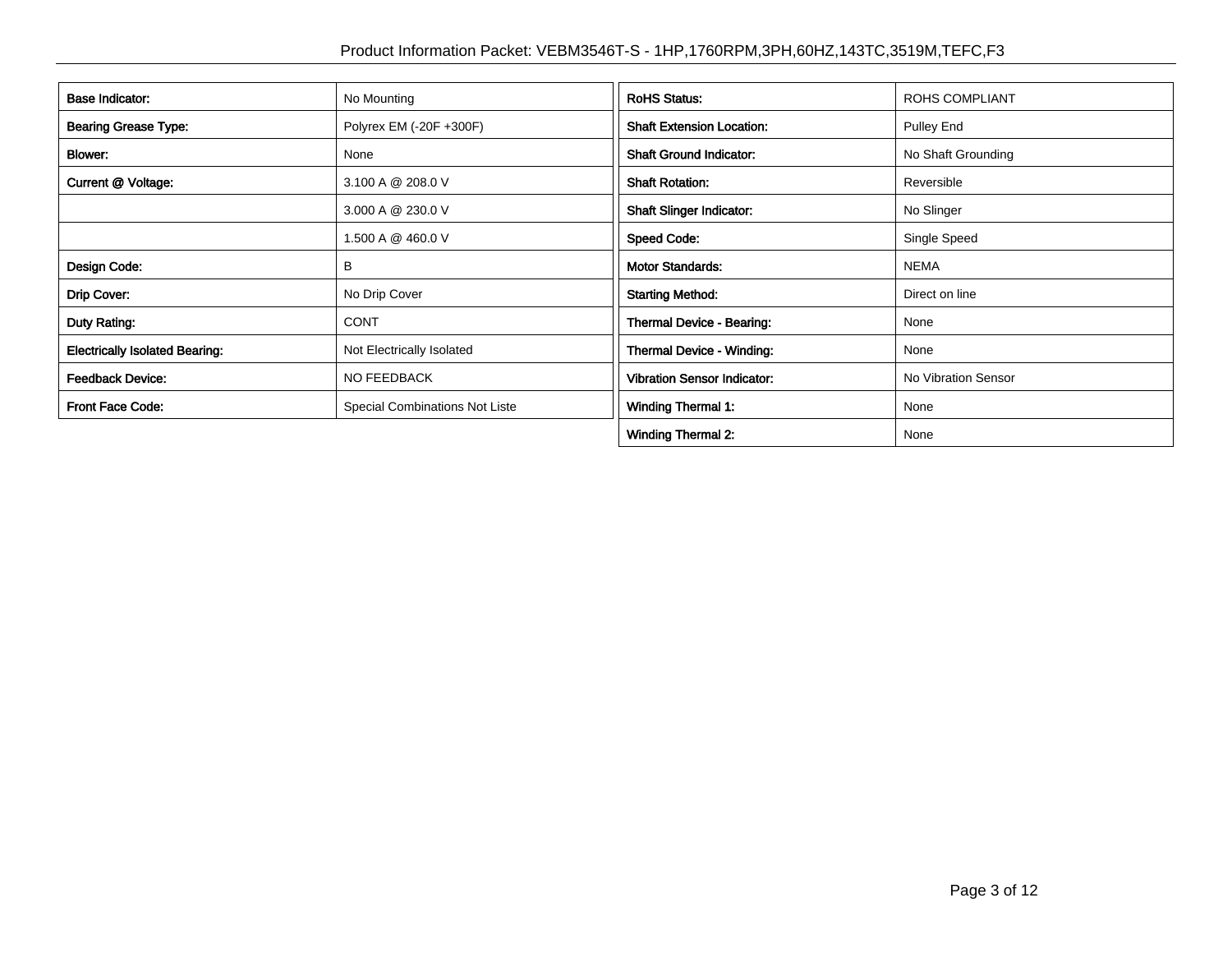## BALDOR · RELIANCE F Product Information Packet: VEBM3546T-S - 1HP,1760RPM,3PH,60HZ,143TC,3519M,TEFC,F3

| Nameplate NP2934L |                     |           |                     |           |                           |      |  |  |
|-------------------|---------------------|-----------|---------------------|-----------|---------------------------|------|--|--|
|                   |                     |           |                     |           |                           |      |  |  |
|                   | CAT.NO. VEBM3546T-S |           |                     |           |                           |      |  |  |
|                   | SPEC. 35X067M492G1  |           |                     |           |                           |      |  |  |
| HP                |                     |           |                     |           |                           |      |  |  |
|                   | VOLTS 230/460       |           |                     |           |                           |      |  |  |
|                   | AMP $3/1.5$         |           |                     |           |                           |      |  |  |
|                   | $RPM$ 1760          |           |                     |           |                           |      |  |  |
| $FRAME$ 143TC     |                     |           | $HZ$ 60             |           |                           | PH 3 |  |  |
| SER.F.   1.15     |                     |           | $CODE$ <sub>L</sub> | $DES$ $B$ |                           | CL F |  |  |
| NEMA-NOM-EFF 85.5 |                     |           | $PF$ 71             |           |                           |      |  |  |
|                   | RATING 40C AMB-CONT |           |                     |           |                           |      |  |  |
|                   | $CC$ 010A           |           |                     |           | <b>USABLE AT 208V 3.1</b> |      |  |  |
|                   | $DE$ 6205           |           | ODE 6205            |           |                           |      |  |  |
| <b>ENCL</b> TEFC  |                     | <b>SN</b> |                     |           |                           |      |  |  |
|                   | IP22, BRK 6 FT-LB   |           |                     |           |                           |      |  |  |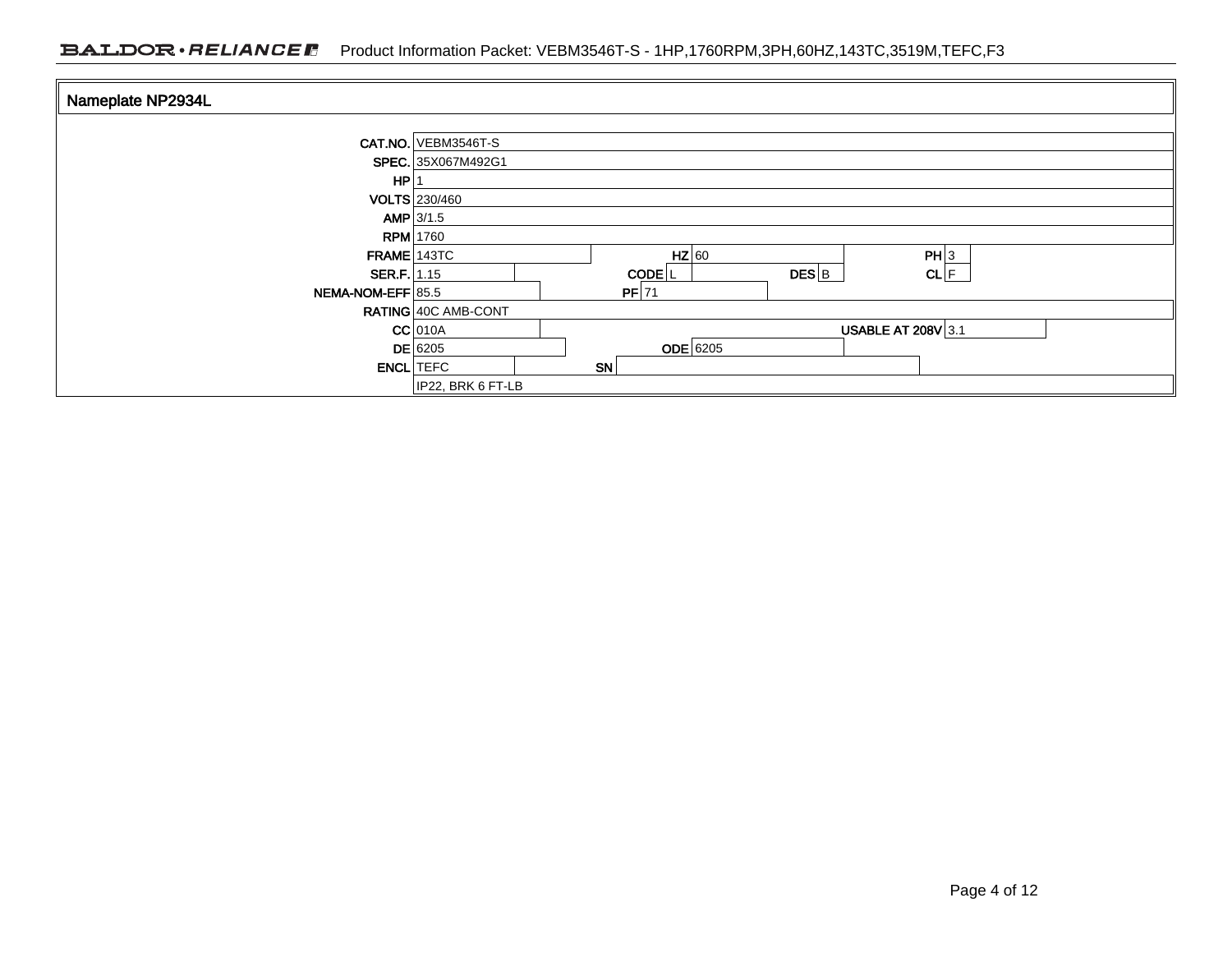| <b>Parts List</b>  |                                          |          |
|--------------------|------------------------------------------|----------|
| <b>Part Number</b> | Description                              | Quantity |
| SA308669           | SA 35X067M492G1                          | 1.000 EA |
| RA296005           | RA 35X067M492G1                          | 1.000 EA |
| NS2512A01          | INSULATOR, CONDUIT BOX X                 | 1.000 EA |
| 35CB4007           | KOBX, W/PRIMER (REL# 79097-49-C)         | 1.000 EA |
| 35GS3009           | GASKET, KOBX 35CB4006 (411881-15A)       | 1.000 EA |
| 51XB1016A05        | 10-16X5/16HX WA SL SR TYB (F/S)          | 2.000 EA |
| WD4101A13          | STEEL CAPLUG, BP-1 1/8, PLUG D3561S      | 1.000 EA |
| 11XW1032G06        | 10-32 X .38, TAPTITE II, HEX WSHR SLTD U | 1.000 EA |
| HW3001B02          | BRASS CUP WASHER W/GROUND SYMBOL TAB,    | 1.000 EA |
| HW5100A05          | WVY WSHR F/205 & 304 BRGS                | 1.000 EA |
| 35EP3307F00        | MASTER DE, 205 BRG, 998SH, #26 DRN       | 1.000 EA |
| 51XN1032A20        | 10-32 X 1 1/4 HX WS SL SR                | 2.000 EA |
| HW1001A10          | WASHER, #10 SPLT LK, ZN X                | 4.000 EA |
| HW2501D13          | KEY, 3/16 SQ X 1.375                     | 1.000 EA |
| HW2501D13          | KEY, 3/16 SQ X 1.375                     | 1.000 EA |
| BR2003D01          | SPLINED HUB 7/8 W/O KEY, W/SET SCREWS    | 1.000 EA |
| 35FN3003A02        | EXFN, PLASTIC, 5.88 OD, .876 ID (REL)    | 1.000 EA |
| 35FH4007A01        | FAN COVER FOR SHORT SERIES BRAKE, PRIMER | 1.000 EA |
| 51XW1032A06        | 10-32 X .38, TAPTITE II, HEX WSHR SLTD S | 4.000 EA |
| 35CB4519           | CB LID W/BLACK PRIMER                    | 1.000 EA |
| 35GS3019A01        | LEXIDE GASKET, FOR KOBX LID 35CB4519     | 1.000 EA |
| 51XW0832A07        | 8-32 X .44, TAPTITE II, HEX WSHR SLTD SE | 4.000 EA |
| WD4006A01          | WIRE JOINT, T&B RB-4 OR RB-44            | 1.000 EA |
| HA7000A04          | KEY RETAINER 0.625 DIA SHAFTS            | 1.000 EA |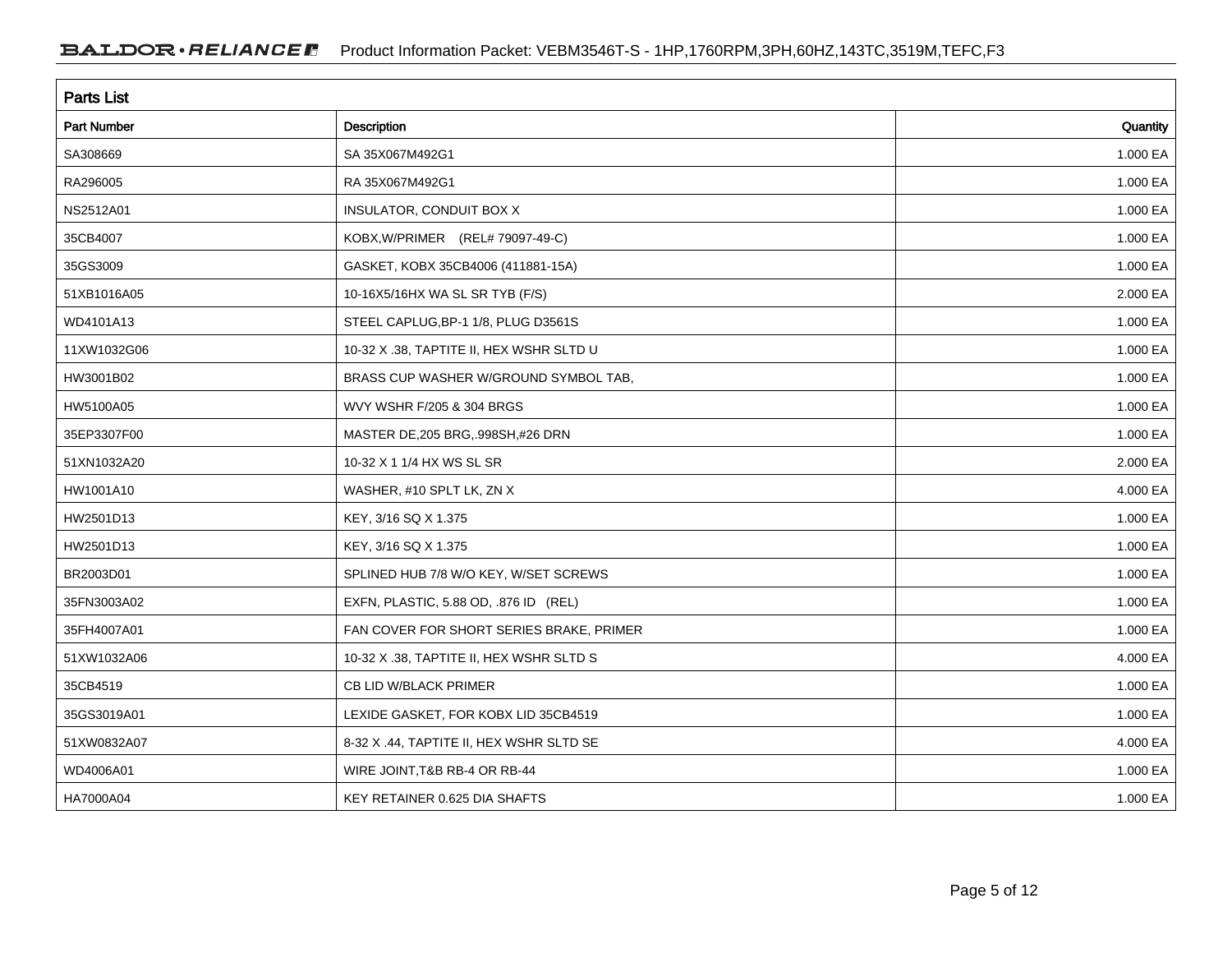| Parts List (continued) |                                          |          |  |  |  |  |
|------------------------|------------------------------------------|----------|--|--|--|--|
| <b>Part Number</b>     | Description                              | Quantity |  |  |  |  |
| 85XU0407S04            | 4X1/4 U DRIVE PIN STAINLESS              | 2.000 EA |  |  |  |  |
| LB1418                 | INTEGRAL BRK ADJ LABEL (REL# 41171617A)  | 1.000 EA |  |  |  |  |
| MJ1000A02              | GREASE, POLYREX EM EXXON                 | 0.050 LB |  |  |  |  |
| MG1025N19              | MUNSELL 8.5BG 3.57/2.0, GLOSS 30, B/G,   | 0.017 GA |  |  |  |  |
| LB1419                 | CONNECTION LABEL                         | 1.000 EA |  |  |  |  |
| HA3100A47              | THRUBOLT 10-32 X 7.625                   | 4.000 EA |  |  |  |  |
| 43BK0200B02            | SSB-6-230/460(205) L HUB                 | 1.000 EA |  |  |  |  |
| LB1424A02              | BRAKE VOLT LABEL 230/460V SSB            | 1.000 EA |  |  |  |  |
| LC0005E01              | CONN.DIA./WARNING LABEL (LC0005/LB1119N) | 1.000 EA |  |  |  |  |
| <b>NP2934L</b>         | ALUM SUPER-E UL CSA-EEV CE CC PREM       | 1.000 EA |  |  |  |  |
| 36PA1001               | PKG GRP, PRINT<br>PK1017A06              | 1.000 EA |  |  |  |  |
| PK3082                 | STYROFOAM CRADLE                         | 1.000 EA |  |  |  |  |
| MN416A01               | TAG-INSTAL-MAINT no wire (2100/bx) 4/22  | 1.000 EA |  |  |  |  |
| PE-0000001             | ZRTG PE ASSEMBLY                         | 1.000 EA |  |  |  |  |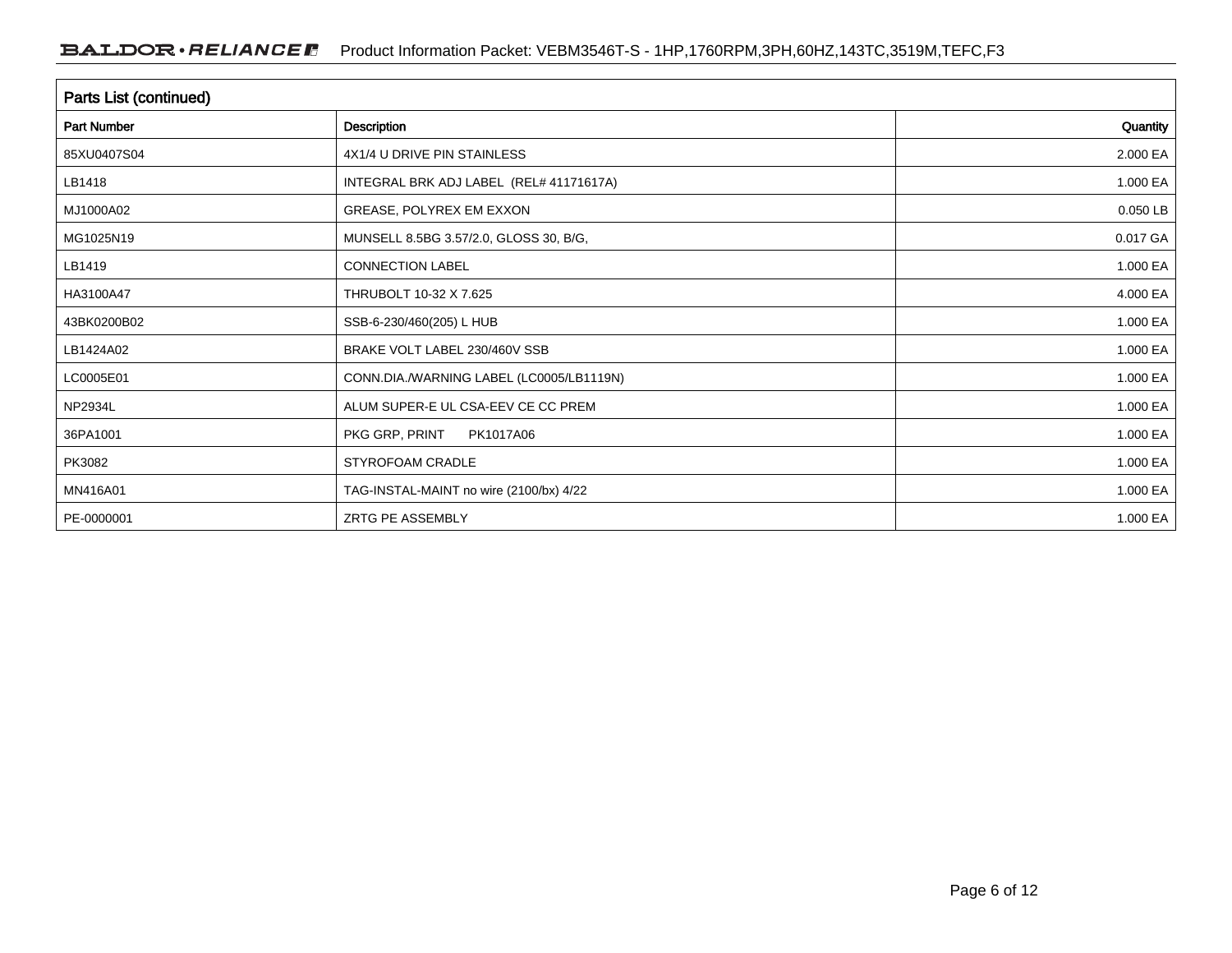#### **AC Induction Motor Performance Data**

Record # 53095Typical performance - not guaranteed values

| Winding: 35WGM492-R050<br><b>Type: 3520M</b> |                   |              | <b>Enclosure: TEFC</b>                          |                |
|----------------------------------------------|-------------------|--------------|-------------------------------------------------|----------------|
| <b>Nameplate Data</b>                        |                   |              | 460 V, 60 Hz:<br><b>High Voltage Connection</b> |                |
| <b>Rated Output (HP)</b>                     |                   | 1            | <b>Full Load Torque</b>                         | 2.99 LB-FT     |
| <b>Volts</b>                                 |                   | 230/460      | <b>Start Configuration</b>                      | direct on line |
| <b>Full Load Amps</b>                        |                   | 3/1.5        | <b>Breakdown Torque</b>                         | 13.5 LB-FT     |
| <b>R.P.M.</b>                                |                   | 1760         | <b>Pull-up Torque</b>                           | 8.25 LB-FT     |
| Hz                                           | 60 Phase          | 3            | <b>Locked-rotor Torque</b>                      | 8.52 LB-FT     |
| <b>NEMA Design Code</b>                      | <b>B KVA Code</b> |              | <b>Starting Current</b>                         | 12.4A          |
| <b>Service Factor (S.F.)</b>                 |                   | 1.15         | <b>No-load Current</b>                          | 1.07 A         |
| <b>NEMA Nom. Eff.</b>                        | 85.5 Power Factor | 71           | Line-line Res. @ 25°C                           | $15 \Omega$    |
| <b>Rating - Duty</b>                         |                   | 40C AMB-CONT | Temp. Rise @ Rated Load                         | $36^{\circ}$ C |
| S.F. Amps                                    |                   |              | Temp. Rise @ S.F. Load                          | $42^{\circ}$ C |
|                                              |                   |              | <b>Locked-rotor Power Factor</b>                | 53.8           |
|                                              |                   |              | Rotor inertia                                   | 0.118 LB-FT2   |

### **Load Characteristics 460 V, 60 Hz, 1 HP**

| % of Rated Load     | 25   | 50   | 75   | 100  | 125  | 150  | S.F. |
|---------------------|------|------|------|------|------|------|------|
| <b>Power Factor</b> | 29   | 46   | 60   | 69   | 75   | 79   | 75   |
| Efficiency          | 74.2 | 82.9 | 85.4 | 85.8 | 85.4 | 84.5 | 85.4 |
| Speed               | 1790 | 1781 | 1771 | 1760 | 1749 | 1736 | 1754 |
| Line amperes        | 1.11 | 1.24 | 1.39 | 1.59 | 1.83 | 2.11 | 1.69 |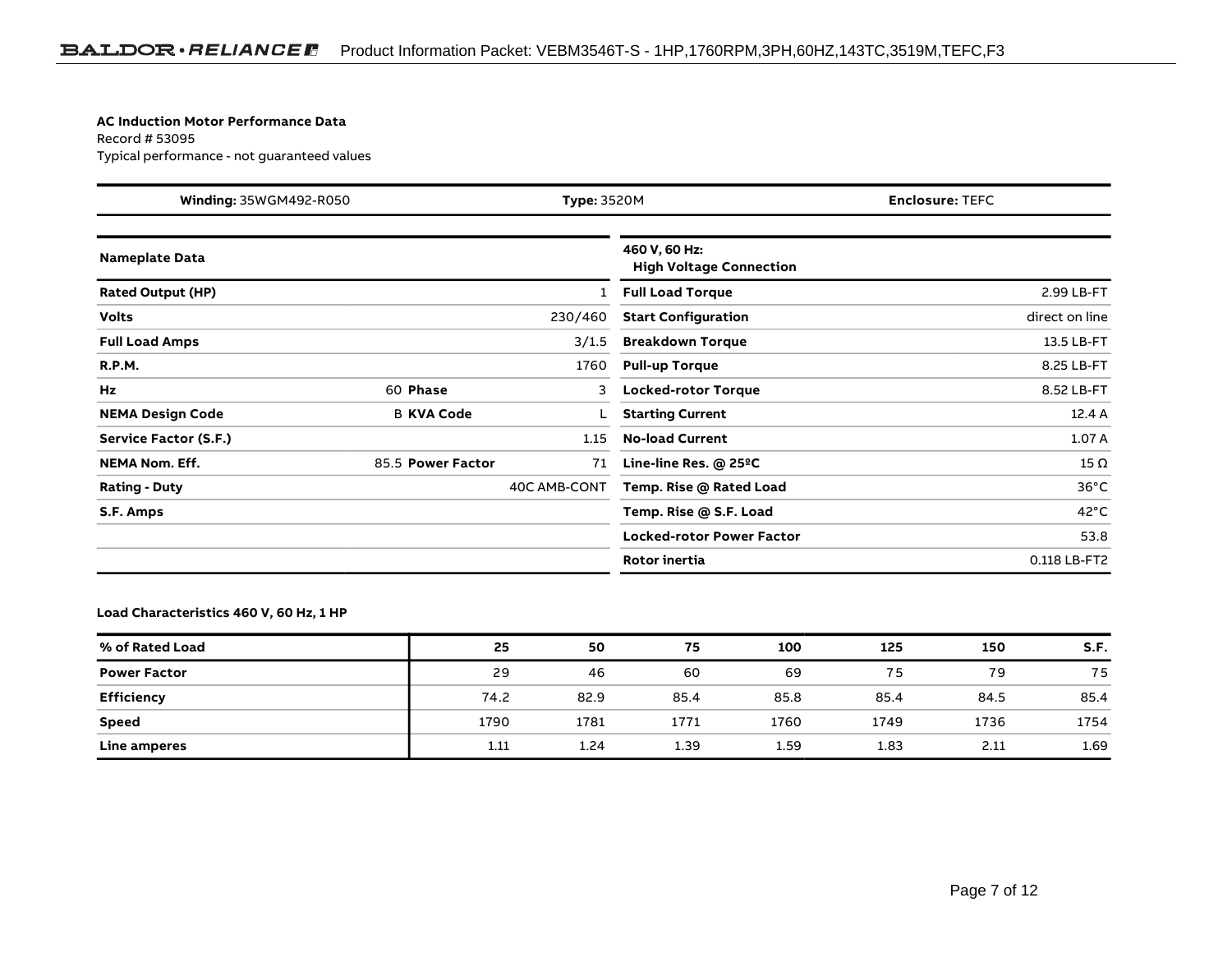

Performance Graph at 460V, 60Hz, 1.0HP Typical performance - Not guaranteed values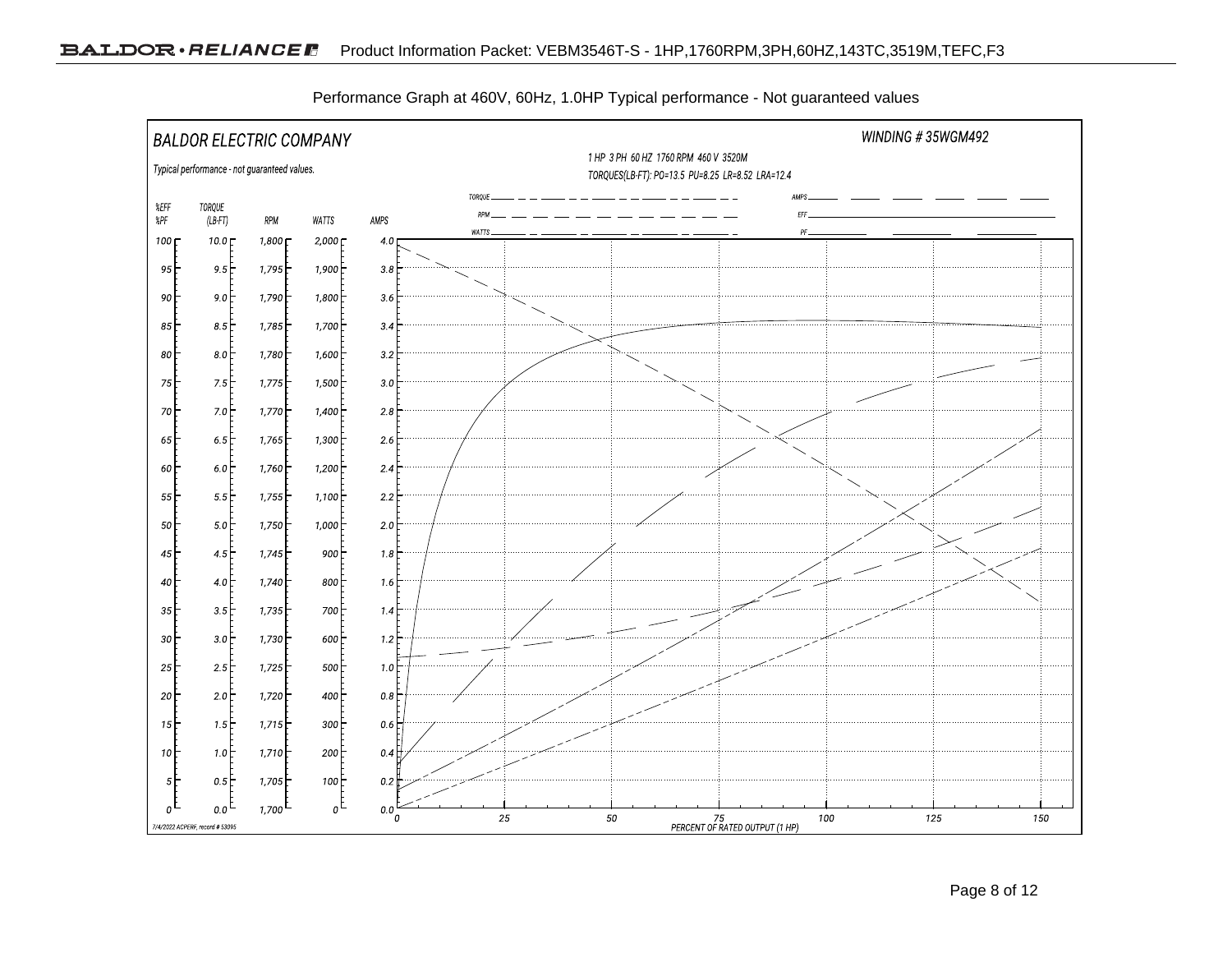#### **AC Induction Motor Performance Data**

Record # 57707Typical performance - not guaranteed values

| Winding: 35WGM492-R050<br><b>Type: 3520M</b> |                   |              | <b>Enclosure: TEFC</b>                          |                |
|----------------------------------------------|-------------------|--------------|-------------------------------------------------|----------------|
| <b>Nameplate Data</b>                        |                   |              | 230 V, 60 Hz:<br><b>High Voltage Connection</b> |                |
| <b>Rated Output (HP)</b>                     |                   | 1            | <b>Full Load Torque</b>                         | 2.99 LB-FT     |
| <b>Volts</b>                                 |                   | 230/460      | <b>Start Configuration</b>                      | direct on line |
| <b>Full Load Amps</b>                        |                   | 3/1.5        | <b>Breakdown Torque</b>                         | 13.5 LB-FT     |
| <b>R.P.M.</b>                                |                   | 1760         | <b>Pull-up Torque</b>                           | 8.25 LB-FT     |
| Hz                                           | 60 Phase          | 3            | <b>Locked-rotor Torque</b>                      | 8.52 LB-FT     |
| <b>NEMA Design Code</b>                      | <b>B KVA Code</b> |              | <b>Starting Current</b>                         | 24.8 A         |
| Service Factor (S.F.)                        |                   | 1.15         | <b>No-load Current</b>                          | 2.14A          |
| <b>NEMA Nom. Eff.</b>                        | 85.5 Power Factor | 71           | Line-line Res. $@$ 25 <sup>o</sup> C            | $3.75\ \Omega$ |
| <b>Rating - Duty</b>                         |                   | 40C AMB-CONT | Temp. Rise @ Rated Load                         | $36^{\circ}$ C |
| S.F. Amps                                    |                   |              | Temp. Rise @ S.F. Load                          | $42^{\circ}$ C |
|                                              |                   |              | <b>Locked-rotor Power Factor</b>                | 53.8           |
|                                              |                   |              | Rotor inertia                                   | 0.118 LB-FT2   |

### **Load Characteristics 230 V, 60 Hz, 1 HP**

| % of Rated Load     | 25   | 50   | 75   | 100  | 125  | 150  | S.F. |
|---------------------|------|------|------|------|------|------|------|
| <b>Power Factor</b> | 29   | 46   | 60   | 69   | 75   | 79   | 74   |
| <b>Efficiency</b>   | 74.2 | 82.9 | 85.4 | 85.8 | 85.4 | 84.5 | 85.6 |
| <b>Speed</b>        | 1790 | 1781 | 1771 | 1760 | 1749 | 1736 | 1754 |
| Line amperes        | 2.22 | 2.48 | 2.78 | 3.18 | 3.66 | 4.22 | 1.69 |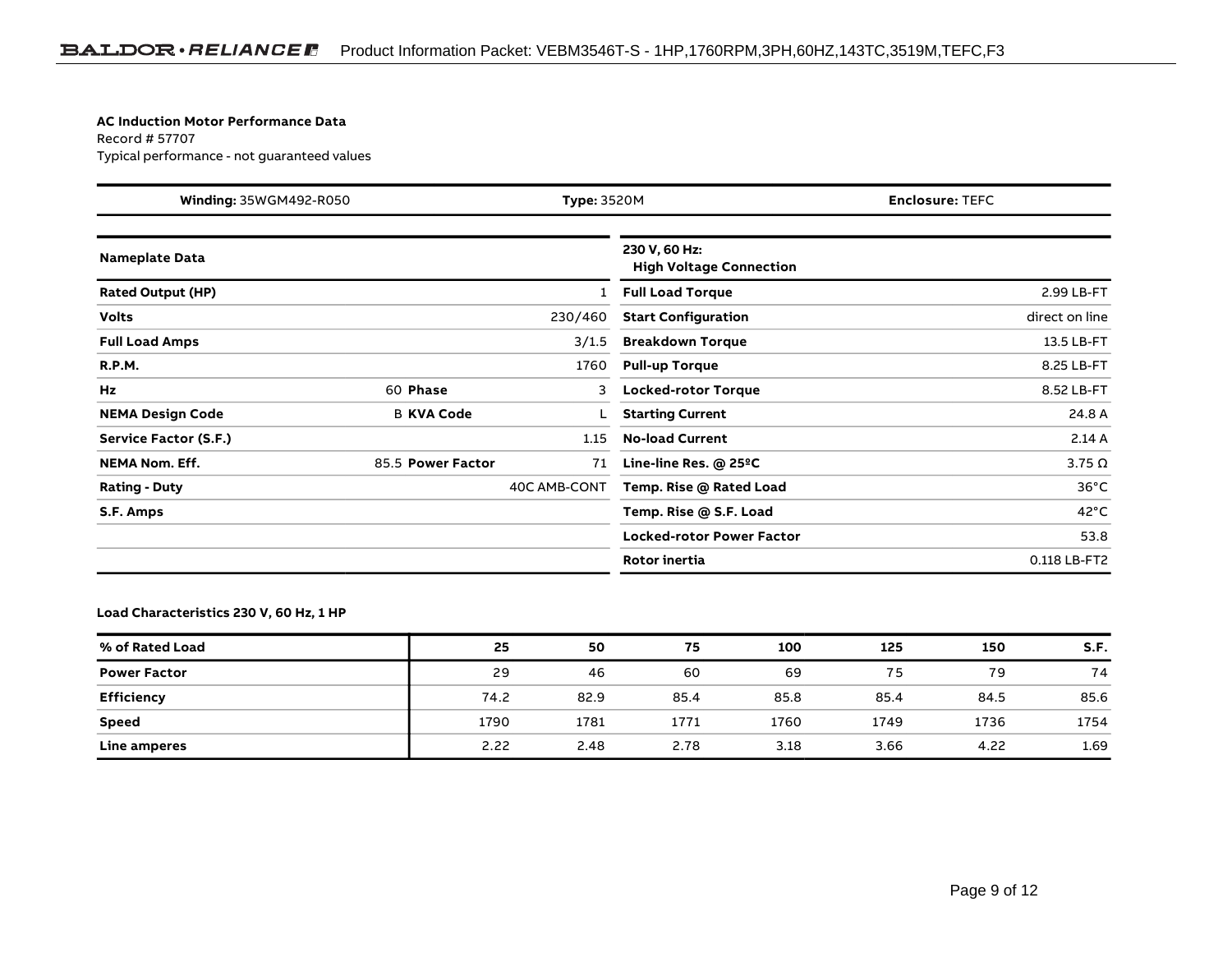

Performance Graph at 230V, 60Hz, 1.0HP Typical performance - Not guaranteed values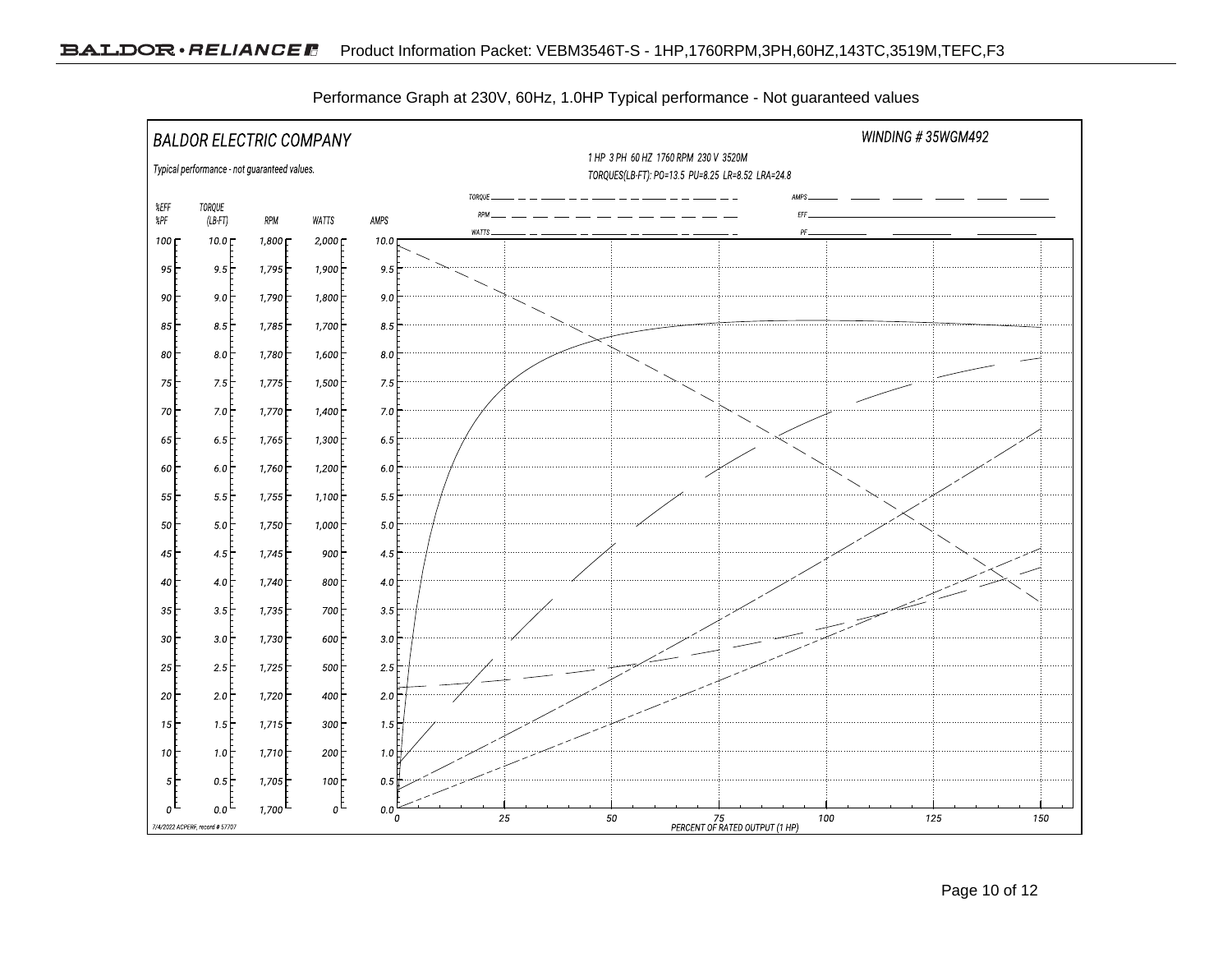